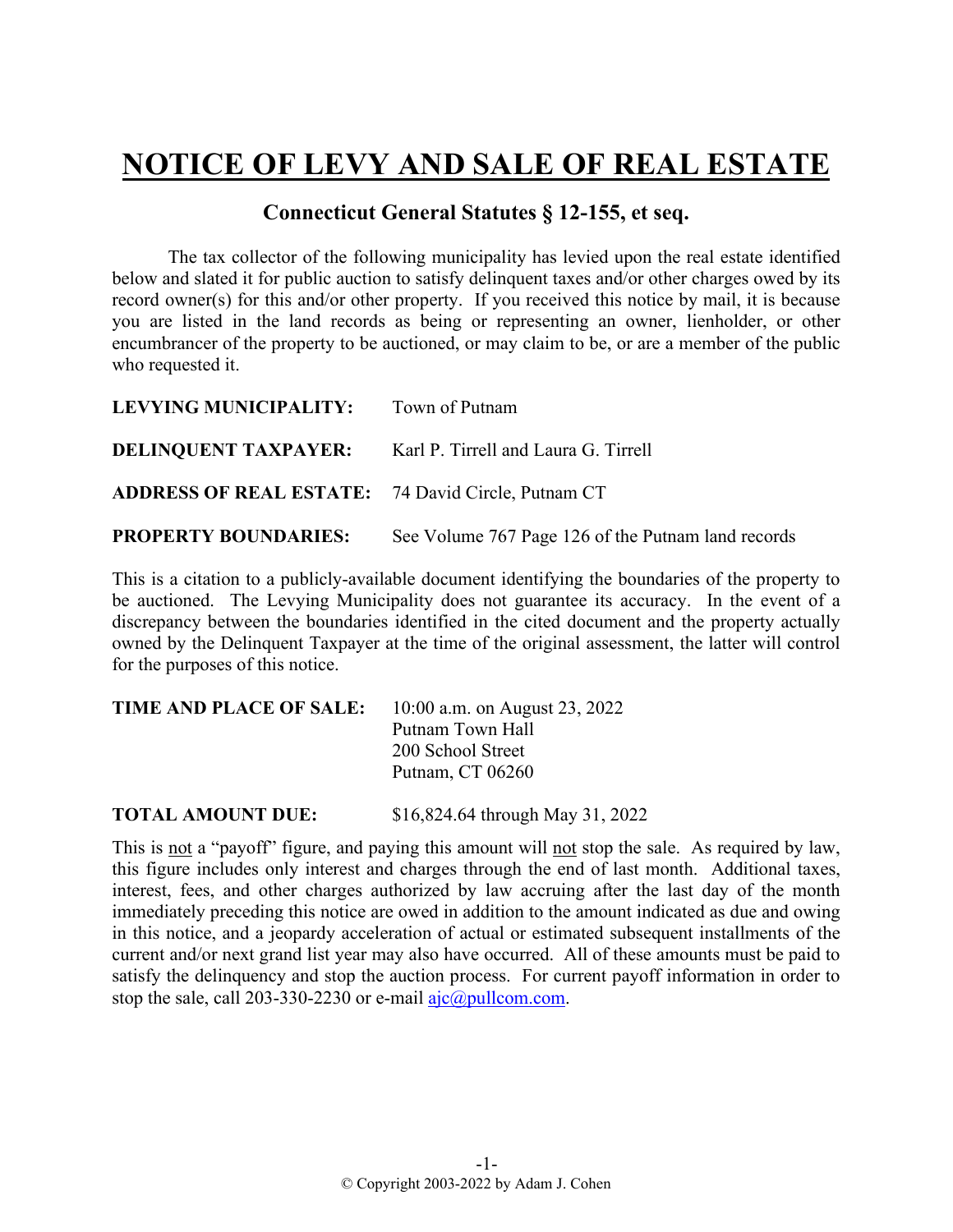**SURVIVING ENCUMBRANCES:** This property will be sold "free and clear" to the winning bidder subject only to: (1) taxes and water/sewer charges laid by the levying municipality which were not yet due and payable at the time of the levy, which is the date accompanying the signature on the first notice of this sale filed in the land records, except as are recovered from the sale; (2) the accrued taxes and water/sewer charges of any other governmental authority against this property; (3) any federal lien recorded until 30 days before the date which is six months after the auction date, except as extinguished pursuant to federal law; (4) easements, covenants and restrictions in favor of other parcels of land predating the time of the levy; (5) solely to the extent any of the delinquencies identified above was assessed on property other than the property to be sold, all encumbrances perfected before this notice was recorded; (6) interests exempt from levy and sale under the Constitution and laws of the United States; (7) the interest of any person or such person's predecessors in title for whom notice of the sale was not sent as required by law, and who had a right to such notice, and who did not in fact know of it within six months thereafter; (8) any monetary encumbrance recorded between May 13, 2022 and the date the first notice of this sale was filed in the land records, unless its holder is notified of the tax sale as required by law or in fact knew of it within six months thereafter; (9) any other interest not foreclosed by this tax sale procedure under state law; and (10) the effect of any federal, state, or local law and the restrictions and conditions in the tax sale notices and announced at the auction.

**PERSONS TO WHOM THIS NOTICE IS SENT:** The following persons are, or may claim to be, or may represent, the known holders of choate interests which will be affected by the sale. Absent payment in full before the auction or valid redemption within six months thereafter, the respective titles, mortgages, liens, restraints on alienation, and other encumbrances in this property in favor of all persons with actual or constructive notice thereof shall be extinguished.

Karl P. Tirrell and Laura G. Tirrell 74 David Circle Putnam, CT 06260